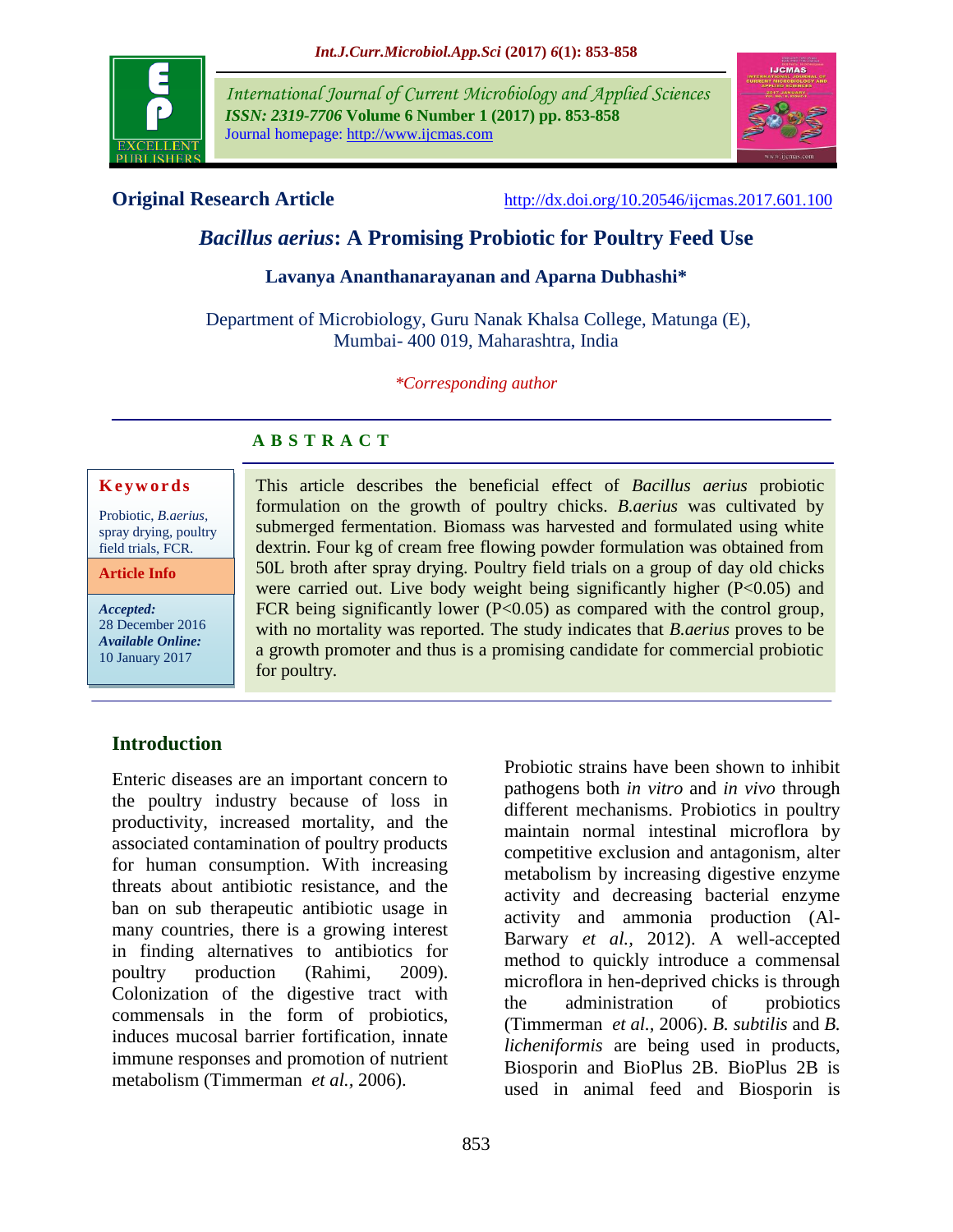licensed as a medicine (Xiaolu Liu *et al.,* 2012). Most research findings on probiotics have demonstrated the use of mono strain or multi strain probiotic microbes belonging to the same species or genus (Shim *et al.,* 2010).

Most commercially used probiotic products when used in the range of  $10^7$ - $10^9$ cfu/day are able to show their probiotic property and thus exert their health benefit. A large number of the applied microorganisms are deactivated during the passage through GIT due to high acidity and bile salt effect. Thus, large numbers of cells are required for each dose. (Elmarzugi *et al.,* 2010). For commercial usage of spores at a less expensive rate and in higher concentrations, high cell density and good sporulation efficiency is must.

The spore forming ability of genus *Bacillus* provides a high level of resistance to extreme environment conditions which makes these bacteria good candidates for developing stable and efficient commercial products. Formulation can be prepared using different drying methods, including freeze drying, spray drying and fluidized bed drying (Yánez- Mendizabal *et al.,* 2011). Althoughfreeze drying is the widely used method, spray drying provides an economical technology due to higher productivity per unit time and practicability ease in large scale production. Spray drying functions as a microencapsulation technique when an active material is dissolved or suspended in a solution and becomes trapped in the dried material (Vidhyalakshmi, 2009). A number of studies have reported survival rate and performance of a variety of probiotic cultures after spray drying (Yadav *et al.,* 2009).

Animals reared under commercial field conditions are subjected to immunological stress, especially in the early stages of life. This depends on the pathogen load in their environment. When the microorganism load in the gut is unbalanced, beneficial results can be achieved through the use of dietary probiotics (Midilli *et al.,* 2008). *Bacillus*  species are found to predominate the poultry intestinal tract. Certain strains of *Bacillus* have also been used for probiotic purpose (Duc *et al.,* 2004).

The present study is aimed at large scale biomass production and formulation of a novel probiotic strain of *B.aerius* (Lavanya & Aparna, 2015 & 2016).Supplementation to the diet of broiler chickens with the prepared formulation through water on their growth is also investigated to know if it can be considered to be as a potential candidate for commercial probiotic production.

# **Materials and Methods**

**Biomass production:** The inoculum was prepared in 1L medium (2.5% Soya Peptone, 0.5% NaCl) and incubated at  $37^0$ C/24 hr at 100rpm. 0.5% of this inoculums was transferred to a 100L fermenter containing batch volume of 50L medium (6% Soya flour, 0.5% NaCl, 0.1% alkaline protease, 0.1% Polypropylene Glycol (PPG), 0.5% Amylase. Sterilization:  $123 \pm 1^{0}$ C, 30min, 1.25 Kg/cm<sup>2</sup>)and incubated at  $38^0C \pm 1^0C$  with an agitation of 275rpm and aeration of 75lpm (Air supplied at the rate of 1vvm with the help of a pipe sparger) till complete sporulation of the vegetative cells was observed microscopically by Gram staining.

**Formulation:** After complete sporulation, 50L of broth was spray dried with 5% white dextrin under optimized conditions (air inlet temperature  $105^{\circ}$ C -110<sup>°</sup>C and air outlet temperature 65<sup>0</sup>C -70<sup>0</sup>C) (Yadav *et al.*, 2009). The viability of the spores and acid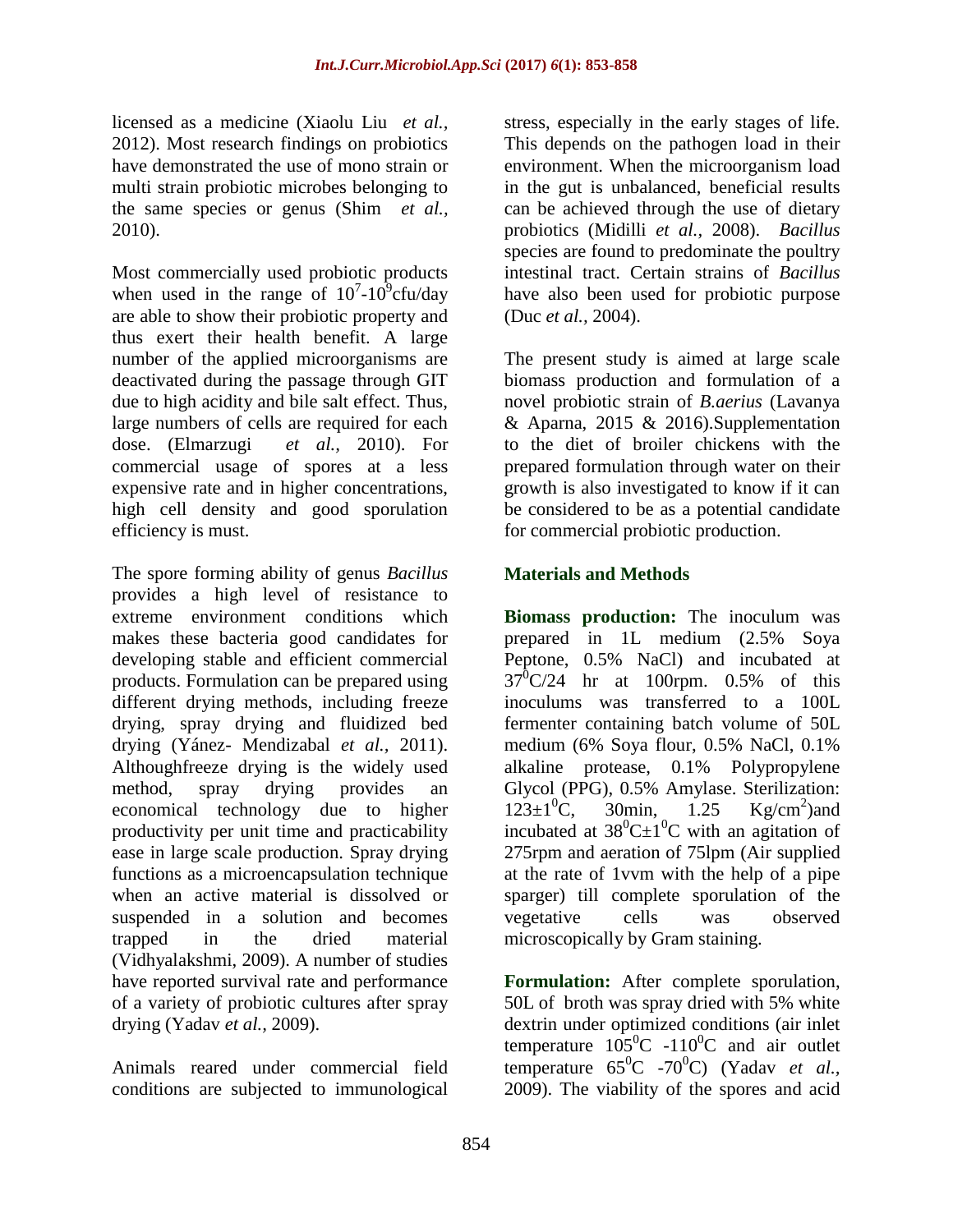and bile salt tolerance of the final product obtained was subsequently checked as per the method mentioned in Lavanya & Aparna 2016.

**Field trials:** A total of 24 one-day old cob-400 broiler chicks (Source: Venkateshwara Hatcheries, Pune), with an average weight of 50g, were subjected to a 42-day experimental period. The chicks were randomly divided into two experimental groups of 12 chicks in each group - Group 1 as the Control group and Group 2 as the Test group. Both the groups were fed broiler starter from day 1to 21 and broiler finisher from day 22 to 42 (Shim *et al.,* 2010). Group 1 (Control) were provided only water and group 2 (Test) with water with  $4.1x10^8$ cfu/ml of *B.aerius* spore powder formulation added as per standard protocol.(Xiaolu Liu *et al.,* 2012 and Rahimi, 2009). Chicks in both groups were vaccinated against Newcastle disease via eye drops and subcutaneously on days 7 and 21 of age; while on day 14 of age, against IBD (Inflammatory Bowel Disease).

Body weight and feed intake of birds was checked every alternate day Feed Conversion Ratio (FCR) was calculated as the ratio between feed intake and body weight gain (FCR= feed intake/average body weight) at the end of each week (Rahimi, 2009).

Statistical Analysis: Data was analyzed with the help of Univariate Analysis of Variance using the General Linear Models (GLM) procedure of SPSS 17.0. When significant differences were noted, means were compared using independent t-test.

# **Results and Discussion**

**Fermentation:** Submerged liquid fermentation involves growth of microbes in an aqueous medium and currently this

method is most commonly used for probiotic production (Shim *et al.,* 2010). To increase the spore production, high cell density needs to be achieved followed by sporulation to occur [\(Monteiro](http://www.ncbi.nlm.nih.gov/pubmed/?term=Monteiro%20SM%5BAuthor%5D&cauthor=true&cauthor_uid=16080679) *et al.,* 2005).Every 5hours, samples were checked microscopically for sporulation (Fig 1).

During the logarithmic growth phase of the culture i.e. from 0-40 hours of the bioreactor run, <5% sporulation was observed indicating that the cells are in their vegetative state. At the start of stationary phase (observed around 40 hr), a steep increase in sporulation was observed with >20% sporulation 60hr to Complete sporulation (approximate 100%) within 108hours of incubation. A spore count of  $9x10^9$ cfu/ml was recorded after harvesting.

**Formulation:** Spray drying is a mild technique due to its very short drying time to which the product is exposed. However, compared to freeze or vacuum drying, spray drying process is more prone to damaging heat sensitive components such as enzymes and probiotic bacteria. (Schutyser *et al.,* 2012). A variety of protectants like milk powder, whey protein, sucrose, lactose, glucose, etc are been added to the drying medium during spray drying to protect their viability (Yadav *et al.,* 2009).

Dextrin (carrier) mixed with the substance to be encapsulated (Spores of *Bacillus* in the fermenter broth) were homogenized and spray dried. Four kg of cream free flowing powder formulation was obtained from 50L broth after spray drying. Addition of carbohydrates contributes to the formation of glassy, amorphous powder and during storage; sugars are reported to be effective protectants against oxidation damage (Schutyser *et al.,* 2012).

After complete sporulation, the broth was harvested. A spore count of  $9x10^9$ cfu/ml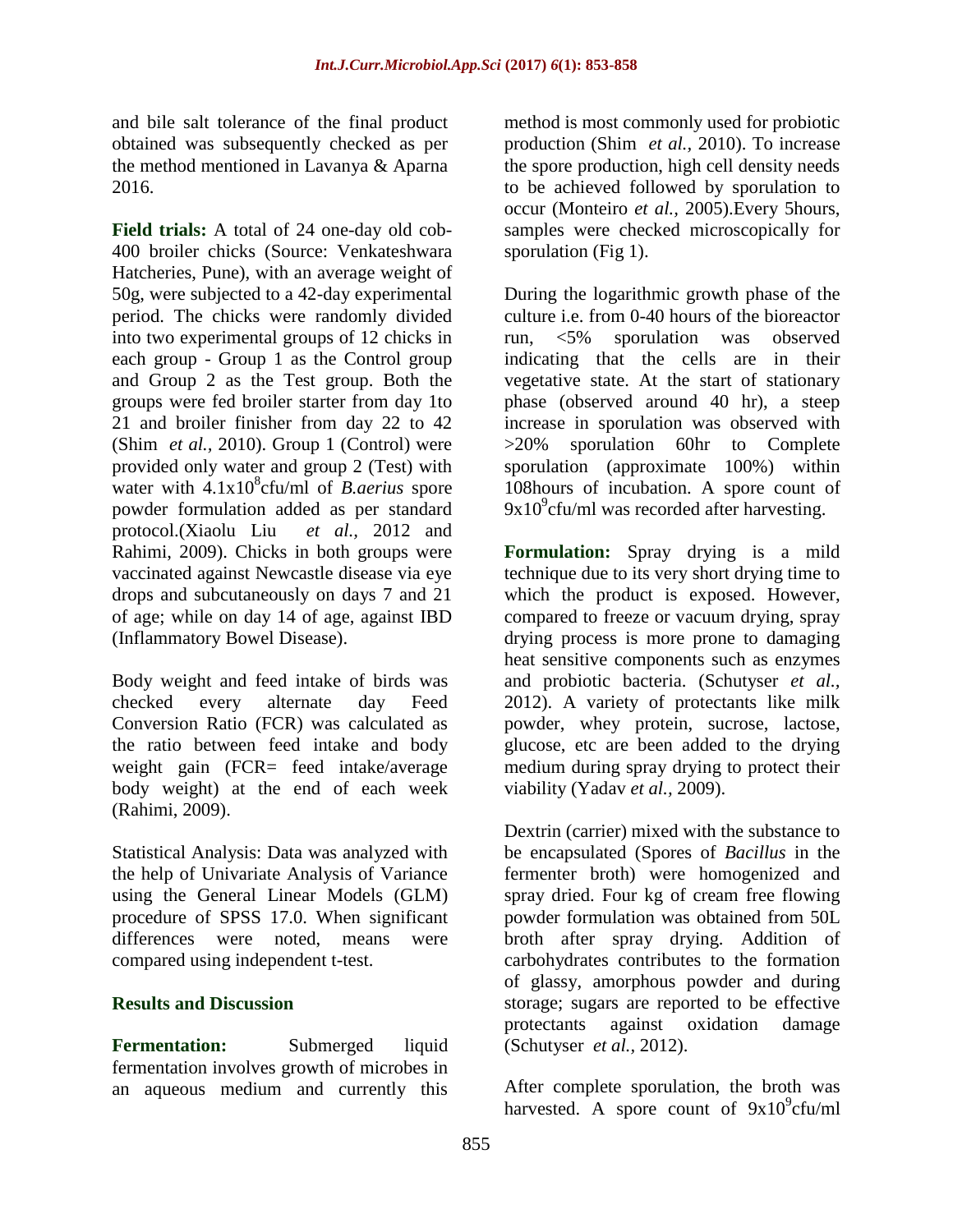was obtained and was further used for spray drying. A yield of  $4.1 \times 10^{7}$ cfu/gm formulation was obtained with dextrin. Acid and bile salt tolerance of the formulated spores was observed to be at par with the earlier results in i.e. for growth in gastric juice the optimum pH is 2.5 and the Bile salt tolerance was observed to be up to 2% and growth ability up to 1% (Lavanya & Aparna

2016).

**Field trials:** The health promoting effect of probiotic in the gastrointestinal tract has been mainly associated with their capacity to stimulate the immune response and to inhibit the growth of pathogenic bacteria (Rahimi, 2009).

| <b>Table.1</b> Effect of probiotic supplementation on Live body Weight (Mean $\pm$ SEM <sup>*</sup> ) and Feed |
|----------------------------------------------------------------------------------------------------------------|
| Conversion Ratio in Broiler chickens                                                                           |

| Age (day) | <b>Parameter</b>      | <b>Control</b>                  | <b>Test</b>                     |
|-----------|-----------------------|---------------------------------|---------------------------------|
|           |                       | (Group 1)                       | (Group 2)                       |
|           | Live body $Weight(g)$ | $162.41 \pm 0.37$ <sup>a</sup>  | $170.08 \pm 0.28$ <sup>b</sup>  |
|           | <b>FCR</b>            | 1.02                            | 0.95                            |
| 14        | Live body $Weight(g)$ | $450.58 \pm 0.35$ <sup>a</sup>  | $461.25 \pm 0.25$ <sup>b</sup>  |
|           | <b>FCR</b>            | 1.29                            | 1.11                            |
| 21        | Live body $Weight(g)$ | $637.50 \pm 0.75$ <sup>a</sup>  | $650.66 \pm 0.35^{b}$           |
|           | <b>FCR</b>            | 1.65                            | 1.53                            |
| 28        | Live body $Weight(g)$ | $1289.75 \pm 0.35$ <sup>a</sup> | $1307.16 \pm 0.66^{\mathrm{b}}$ |
|           | <b>FCR</b>            | 1.75                            | 1.63                            |
| 35        | Live body $Weight(g)$ | $1835.66 \pm 1.51$ <sup>a</sup> | $1876.50 \pm 2.60^{\mathrm{b}}$ |
|           | <b>FCR</b>            | 1.96                            | 1.80                            |
| 42        | Live body $Weight(g)$ | $2296.66 \pm 3.76$ <sup>a</sup> | $2463.08 \pm 3.11^{b}$          |
|           | <b>FCR</b>            | 2.18                            | 1.94                            |

\*SEM= Standard error of means

In each row, means with different superscript letters are significantly different (P<0.05).



# **Fig.1** Age vs Sporulation &Age vsO.D.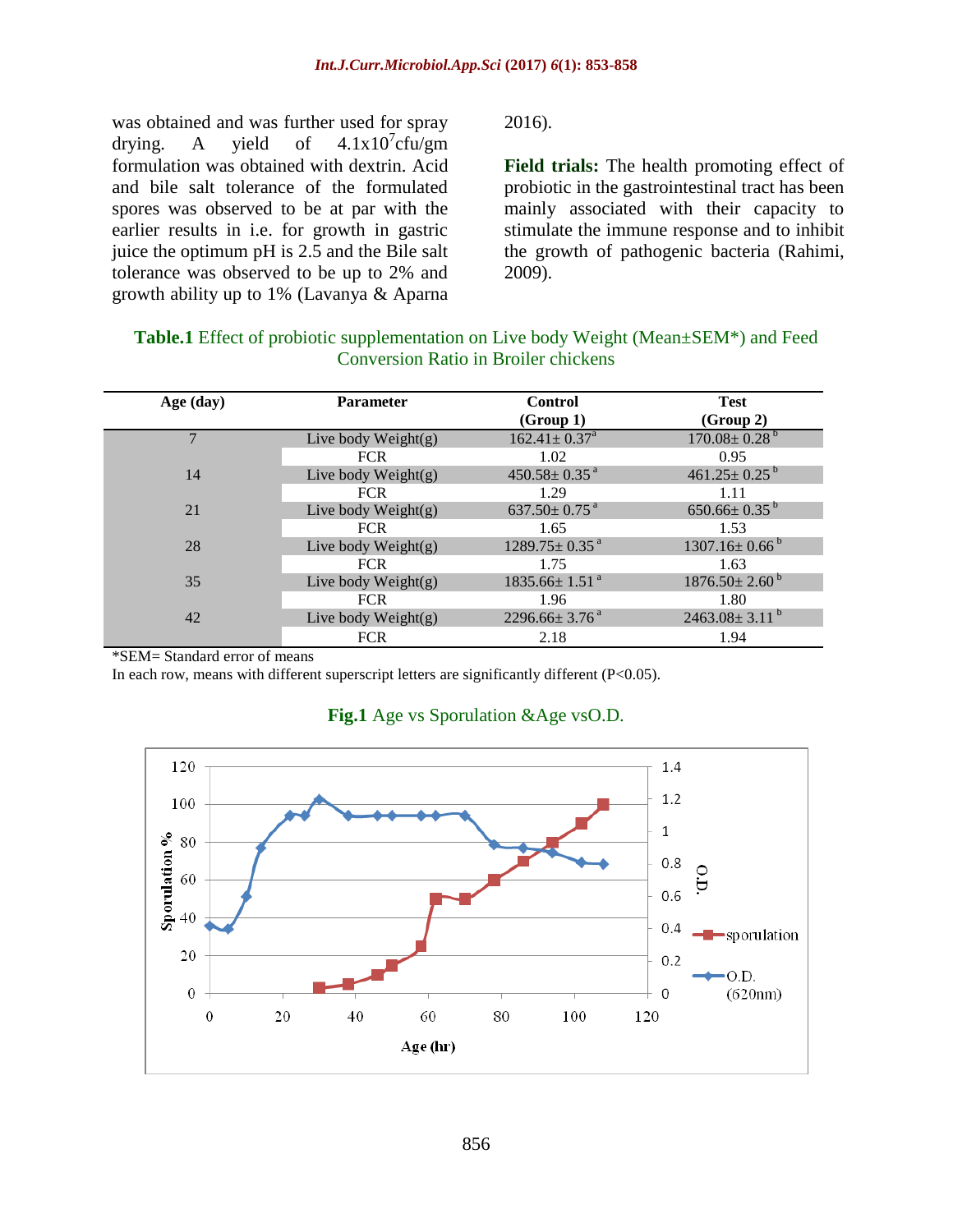Table 1- The average live weight of broiler chickens was found to be significantly higher (P<0.05) in chicks which had received the probiotic than the control group. Also, feed conversion ratio (FCR) was significantly lower  $(P<0.05)$  in chicks which received *B.aerius* supplements from that of group 1 during overall experiment period. No mortality was recorded in probiotic supplemented group throughout the experiment. These results are in agreement with the findings of Anjum *et al.,* 2005 who reported that the use of probiotic in broiler chicken's diet significantly improved the daily body weight gain. Feed conversion ratio is a measure of how well a flock converts feed intake into live weight and as feed costs represent 60-70% of thetotal cost of broiler production, the efficient conversion of feed into live weight is essential for profitability(Arbor Acres Service Bulletin, 2011).The effect of probiotic on body weight was significantly higher (P<0.05)in test group as compared to control group from 28-42 days and FCR was found to decrease in accordance with increase in body weight, with highest difference of FCR between control and test from 35-42 days suggesting an improved intestinal balance of microbial population in probiotic treatments, which is in accordance to the work performed by Xiaolu Liu *et al.,* 2012.

In conclusion, probiotic strain of *B.aerius* was scaled up to 50L broth in fermenter; with a harvest of approximately 4kg of biomass with dextrin and  $4.7 \times 10^{7}$ cfu/gm of spore count. The formulation, when fed to broiler chicks, the body weight of chicks was found to be significantly higher & FCR was significantly lower for chicks supplemented with *B.aerius* as compared with that of the control group, with no mortality. Thus, *B. aerius* proves as a promising candidate for commercial probiotic production.

# **References**

- Anjum M.I., Khan A.G., Azim A. and Afzal M. (2005): Effect of dietary supplementation of Multi-strain Probiotic on Broiler Growth Performance. *Pakistan Veterinary Journal*. 25(1), p. 25-29.
- Al-BarwaryLokman T., Muneer G. Shahin and Ihsan T. Tayeb (2012): Effect of Probiotic Supplementation on Broiler Performance. *International Journal of Applied Poultry Research*. 1(2): 27-29.
- Arbor Acres Service Bulletin Optimizing Broiler FCR (en.aviagen.com/assets/ Uploads/AAServiceBulletinFCRJuly20 11.pdf)
- Duc Le H., Hong Huynh A., Barbosa Teresa M., Henriques Adriano O., & Cutting Simon M. (2004): Characterization of *Bacillus* Probiotics available for human use. *Applied And Environmental Microbiology,* Vol.70, No.4, p.2161- 2171.
- Elmarzugi N., H. El Enshasy, R. AbdMalek, Z. Othman, M. R. Sarmidi and R. Abdel Aziz (2010): Optimization of cell mass production of the probiotic strain *Lactococcus lactis*in batch and fed-bach culture in pilot scale levels. *Current Research, Technology and Education Topics in Applied Microbiology and Microbial Biotechnology.* FORMATEX Microbiology Series Nº 2 VOL.1 Edited by A. Méndez-Vilas. (http://www.formatex.info/microbiolog y2/873-879.pdf).
- Lavanya Ananthanarayanan and Aparna Dubhashi (2015):Characterization of *Bacillus* Species Isolated from Natural Sources for Probiotic Properties. *International Journal of Current Biotechnology.*3(8):22-27.
- Lavanya Ananthanarayanan and Aparna Dubhashi (2016):Study of Probiotic attributes of two isolates *Bacillus aerius* and *Bacillus cereus*. *International Journal of Research Studies in*